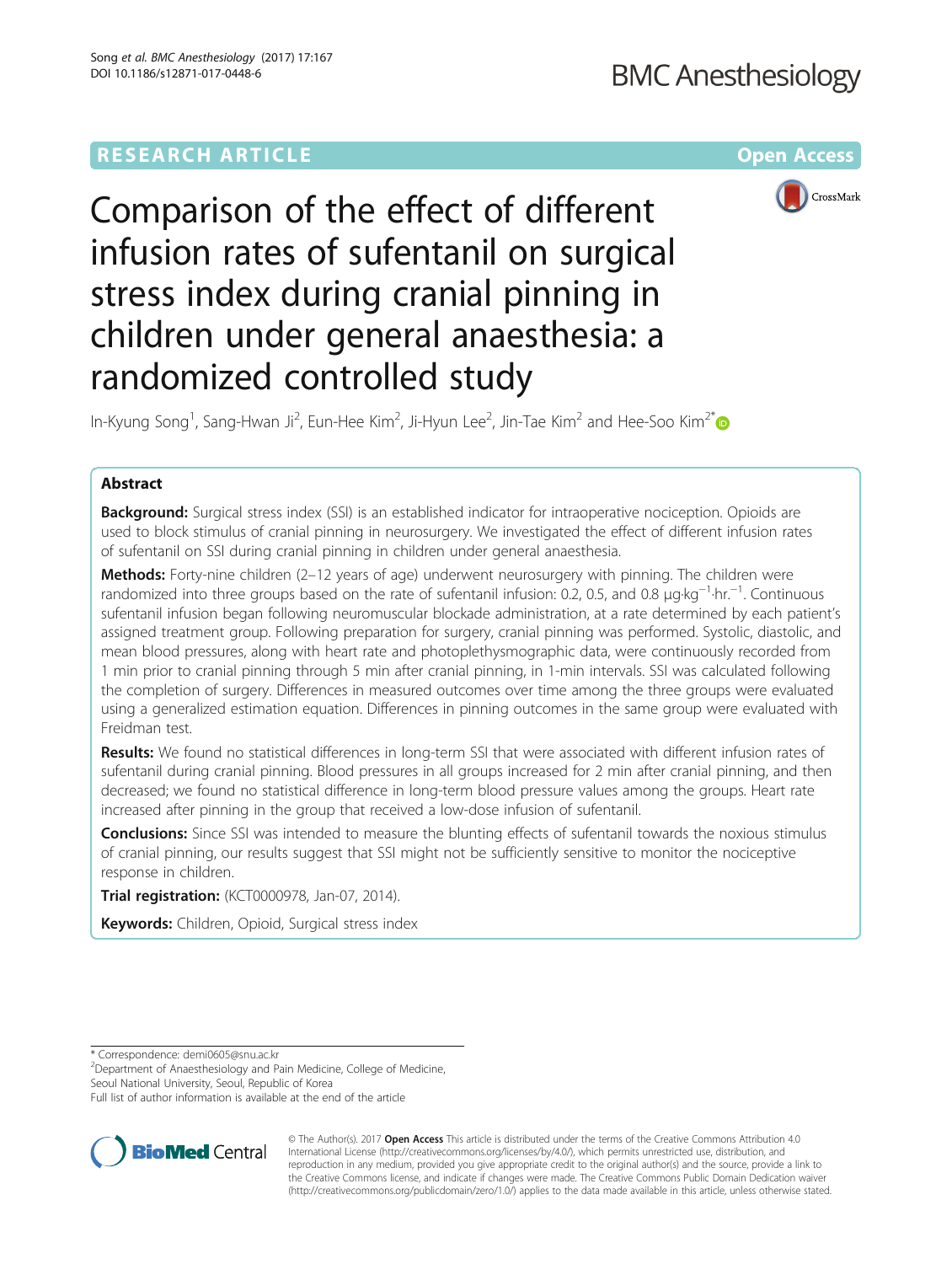## Background

Pain is a term that describes an emotional and personal experience. However, patients cannot express a conscious sense of surgical pain during general anaesthesia. Nonetheless, patients can respond to surgical stimuli; this response appears to be blunted by the administration of anaesthesia. Importantly, insufficient management of the nociceptive response can affect postoperative outcomes [[1](#page-6-0)–[4](#page-6-0)]. Therefore, maintenance of the balance between nociception and antinociception is important during anaesthesia. Traditionally, autonomic responses, such as tachycardia, hypertension, or sweating, have been used to assess nociception during general anaesthesia. However, the reliability of these responses may vary because of potential confounders [[5, 6\]](#page-6-0).

Recently, a variety of methods have been suggested to monitor nociception during anaesthesia: pupillometry [[7\]](#page-6-0), surgical pleth index (SPI) [\[8](#page-6-0)], surgical stress index (SSI) [[9](#page-6-0)], skin conductance [[10\]](#page-6-0), analgesia/nociception index [[11](#page-6-0)], cardiovascular depth of analgesia index [[12](#page-6-0)], wavelet transform cardiorespiratory coherence [\[13\]](#page-6-0), photoplethysmogram amplitude (PPGA) [[14](#page-6-0)], and nociception level index [[15\]](#page-6-0). However, as most of these measurements require specific monitoring devices, they may be impossible to implement without the aid of specific devices that are not available in every clinical setting. Among the measurements listed above, SSI based on photoplethysmogram (PPG) may best facilitate monitoring of nociception during anaesthesia because all patients are monitored by PPG during anaesthesia using standard devices that are present in a wide range of clinical settings.

Pinning for head fixation (also known as cranial pinning) during neurosurgery is a very short and strong stimulus; the responses to cranial pinning under insufficient analgesia might include hypertension, tachycardia, increased intracranial pressure, or disturbance of cerebral perfusion [\[16](#page-6-0)]. Additionally, sufentanil is an opioid that is commonly used to blunt the noxious stimulus during neurosurgical anaesthesia; its infusion rate is typically adjusted according to blood pressure (BP) or heart rate (HR). However, BP and HR may not be appropriate reference measurements because they might be affected by stimuli other than the balance between nociception and anti-nociception, such as volume state or use of vasopressors.

In this study, we investigated the effect of different infusion rates of sufentanil on SSI, which is a known method for intraoperative nociceptive monitoring, during cranial pinning in children under general anaesthesia.

## **Methods**

## Ethics, consent and permissions

This study was approved by the institutional review board of Seoul National University Hospital (H-1310- 044-526, Seoul, Korea) and registered at [cris.nih.go.kr](http://cris.nih.go.kr) (KCT0000978, Jan-07, 2014).

After obtaining informed consent from parents or guardians of children who were scheduled for elective neurosurgery under general anaesthesia, we enrolled 51 children (2–12 years of age) who had a physical status of 2 or 3, per guidelines from the American Society of Anesthesiologists. All surgeries included cranial pinning prior to the neurosurgical procedure. Exclusion criteria included known peripheral vascular disease, cardiovascular disease, respiratory disease, increased intracranial pressure or an allergy to opioids.

Patients were randomly assigned to three groups prior to surgery [\(https://www.randomizer.org/\)](http://www.randomizer.org) (Fig. [1](#page-2-0): CONSORT diagram): 0.2 μg·kg<sup>-1</sup>·hr.<sup>-1</sup> of sufentanil administration, group L; 0.5 μg·kg<sup>-1</sup>·hr.<sup>-1</sup> of sufentanil administration, group M; 0.8 μg·kg<sup>-1</sup>·hr.<sup>-1</sup> of sufentanil administration, group H. An equal number of patients were assigned to each group.

Each patient was fasted per preoperative fasting guidelines and arrived at the operating theatre without premedication. The patients were appropriately hydrated with intravenous Ringer's lactate solution, according to Holliday-Segar guideline [\[17](#page-6-0)]; this was confirmed by acceptable initial vital signs, which were compared with ward values. Each patient was transported to the operating room and monitored by electrocardiograph (ECG), non-invasive blood pressure, pulse oximeter  $(SpO<sub>2</sub>)$  on the finger, end-tidal carbon dioxide ( $E<sub>T</sub>CO<sub>2</sub>$ ) with patient monitor (Solar 8000; GE Medical, Milwaukee, WI, USA), and Bispectral Index™ (BIS; Covidien, Mansfield, MA, USA). Anaesthesia was induced with atropine (0.02 mg·kg<sup>-1</sup>, 0.5 mg maximal dose) and sodium thiopental (5 mg·kg<sup>-1</sup>) in patients who were  $<$ 3 years old; in patients who were 3–12 years old, anaesthesia was induced with propofol (2–2.5 mg·kg−<sup>1</sup> ). Patients were ventilated with 8% sevoflurane in 100% oxygen (vol/vol). Tracheal intubation was performed after full relaxation via administration of 0.6 mg/kg of rocuronium. Subsequently, sufentanil was administered through an infusion port directly connected to the patient, per the assigned treatment group. General anaesthesia was maintained with sevoflurane or desflurane in air with 35% oxygen, and ventilation was adjusted to maintain 35–40 mmHg of  $E_TCO_2$ . The concentration of inhalation agents was adjusted to achieve 1–1.5 minimal alveolar concentration of inhalational agents per the patient's vital signs and BIS values (40–60), as well as at the discretion of the attending anaesthesiologist.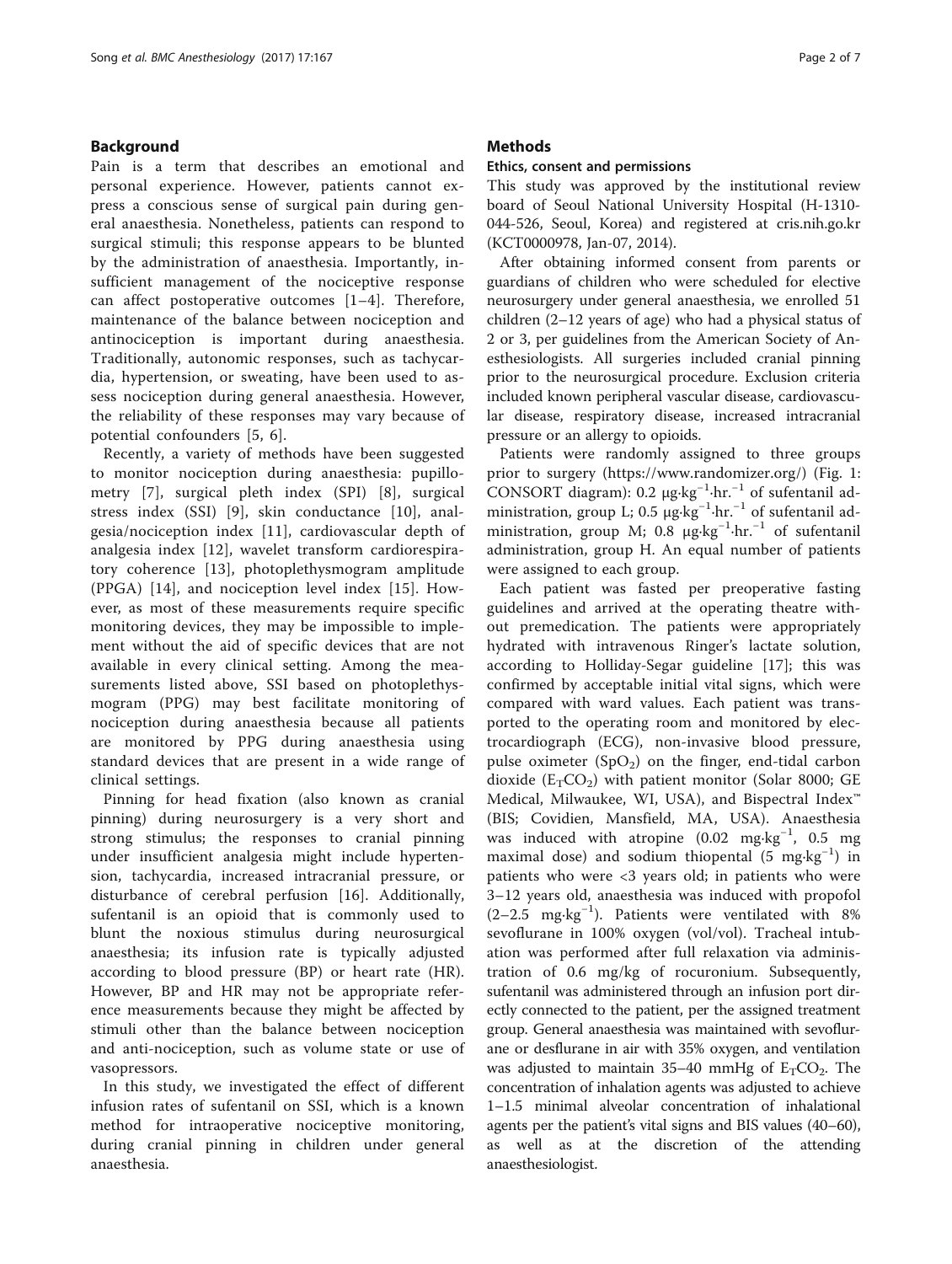<span id="page-2-0"></span>

Cranial pinning was performed by the attending surgeon after local infiltration with lidocaine and at least 1 h following the start of sufentanil administration. After the pinning procedure, no stimuli were applied to each patient for a period of 5 min. Conventional surgical procedures were performed and patients were transferred to the post-anaesthetic care unit or intensive care unit after the completion of surgical procedures.

## Data collection

All patients' data, including ECG and PPG recordings, were collected and transferred from the patient's monitor to the personal computer using analogue-to-digital converter (DA 149, DATAQ Instruments, Akron, OH, USA) at 1000 Hz. The data collection period was from 1 min prior to cranial pinning through 5 min after cranial pinning; during this 5-min period, no additional stimulation was provided to each patient. Additionally, BP and HR were recorded in 1-min intervals during the same period of ECG data collection. The SSI is a dimensionless number between 0 (low stress) and 100 (high stress) that is calculated from the ECG and the PPG with 8-s data averaging that are performed after data is obtained. The precise algorithm was described in a previous report [\[16](#page-6-0)].

The calculation of SSI is below:

$$
SSI = 100 - (0.33*PBInorm + 0.67*PPGAnorm),
$$

where  $PBI_{\text{norm}}$  represents the normalized pulse beat interval (PBI) and PPGA<sub>norm</sub> represents the normalized PPGA from the PPG.

Our primary outcome was change in SSI during cranial pinning among the three treatment groups in 1-min intervals over time; the secondary outcomes were changes in systolic BP (SBP), mean BP (MBP), diastolic BP (DBP), and HR over time. Additionally, changes in BP, HR, and SSI over time, within each group, were subanalysed.

## Sample size estimation and statistics

We based our sample size calculations on a previous study performed on adult patients [\[14\]](#page-6-0), as there was no similar study in children, and used G\*Power© software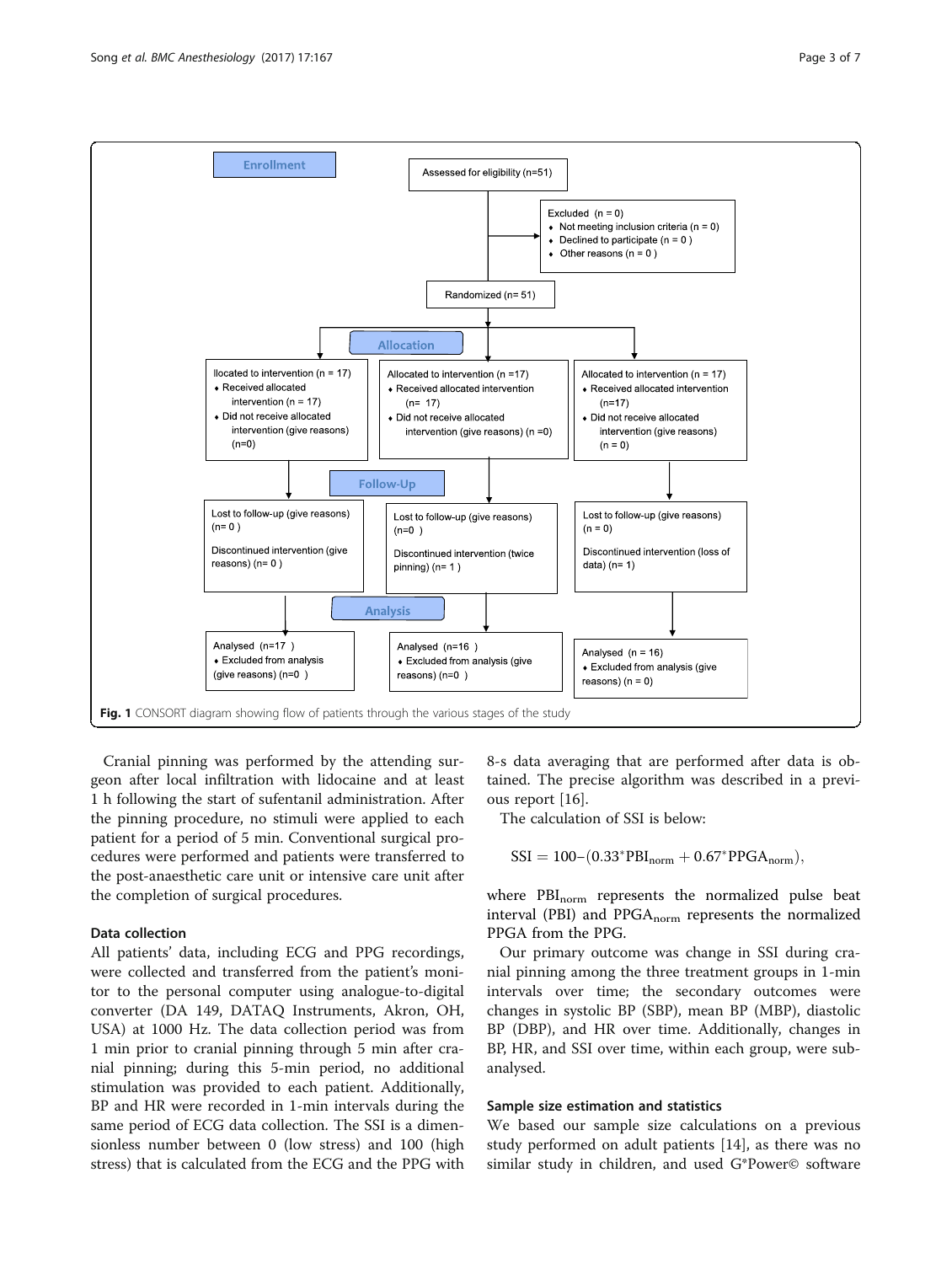(version 3.1, Franz Faul, Universitaet Kiel, Germany). Differences in mean-to-peak ratios of PPG were assumed to be 0.02 and the standard deviation was assumed to be 0.02, according to the previous study. Our thresholds were set at a power level of 0.8 and a significance level of 0.017 (for 3 groups); at least 15 patients were needed in each group, and a total of 51 patients was required because of an expected attrition rate of 10% in each group.

We tested the normality of our data distribution using the Shapiro–Wilk test. Differences in demographic data, primary outcomes, and secondary outcomes among three groups over time were evaluated using generalized estimation equations, as data were not normally distributed. Additionally, the pinning-associated change in parameters was evaluated using the Friedman test with post-hoc analysis. Data are presented as median [Interquartile range] or numbers, as appropriate. A value of  $p < 0.05$  was considered to indicate statistical significance. All statistical analyses were performed using SPSS software (SPSS 21.0, IBM Inc., Chicago, Illinois, USA).

## Results

In total, 51 patients were enrolled, and 49 patients (group L; 17, group M; 16, group H; 16) completed the study. One patient was excluded because of an excess of two cranial pinning attempts, and the other patient was removed from the study because of loss of patient data. Demographic data indicated no differences among the three groups (Table 1).

The calculated SSI during cranial pinning of head fixation did not indicate differences among the groups over time. Although the baseline value of SSI in group L (57.8[50.9–63.4; IQR]) was slightly higher than SSI in other groups (52.6[50.4–55.2; IQR] in group M, 53.4[50.3–59.4; IQR] in group H), there were no significant differences across all groups. Further, SSI values decreased over time but there were also no differences among the groups (Table 2).

Baseline SBP, MBP and DBP were similar among the three groups. The values of SBP, MBP, and DBP significantly increased at both 1 and 2 min following cranial

Table 1 Demographic characteristics

|                                                 | Group L           | Group M           | Group H           |
|-------------------------------------------------|-------------------|-------------------|-------------------|
|                                                 | $(N = 17)$        | $(N = 16)$        | $(N = 16)$        |
| Age                                             | $7[5 - 10]$       | $6[4 - 9.6]$      | $6.8[3.6 - 10.2]$ |
| Weight                                          | 20.0              | 21.3              | 22.9              |
|                                                 | $[18.1 - 25]$     | $[16.3 - 29.7]$   | $[17.4 - 31.1]$   |
| Height                                          | 114.2             | 114.8             | 116.9             |
|                                                 | $[102.4 - 127.4]$ | $[110.8 - 132.4]$ | $[112.8 - 140.0]$ |
| Inhalational agent<br>(Sevoflurane/ desflurane) | 10/7              | 10/6              | 9/7               |

Values are median [interquartile range:IQR]

Table 2 Changes of surgical stress index during pinning

|                | low               | mid               | high             |
|----------------|-------------------|-------------------|------------------|
| Baseline       | 57.8 [50.9-63.4]  | 52.6 [50.4-55.2]  | 53.4 [50.3-59.4] |
|                | 54.7 [48.9-58.1]  | 51.8 [45.1-55.3]  | 52.8[43.7-58.2]  |
|                | 53.0 [49.5-53.1]  | 49.2 [45.90-51.9] | 50.7 [43.1-56.0] |
| 3              | 51.2 [48.9-57.3]  | 51.4 [46.9-56.4]  | 52.1 [41.3-57.5] |
| $\overline{4}$ | 49.3 [44.50-59.0] | 48.5 [43.2-52.8]  | 51.2 [47.5-57.1] |
| 5              | 52.6 [47.1-56.7]  | 47.5 [38.2-54.7]  | 48.1 [43.3-61.9] |
|                |                   |                   |                  |

pinning in all three groups, with the exception of DBP in group M at 2 min after pinning; after this initial period, all BP values subsequently decreased (Table [3](#page-4-0)). Importantly, we observed no differences in BP among the three groups at all measured time points.

In addition, baseline HR did not demonstrate differences among the three groups. Further, HR only increased in group L at 1 and 2 min after cranial pinning, after which it returned to baseline values. In groups M and H, there was weak statistical evidence for a trend towards an increase in HR. We observed differences in HR among the three groups over time; these also demonstrated weak statistical evidence (Table [4\)](#page-4-0). Although the HR decreased after cranial pinning, there was no significant bradycardia that required clinical management.

## **Discussion**

In this study, SSI changes did not vary with the infusion rate of sufentanil used for prevention of the noxious cranial pinning stimulus in children during general anaesthesia.

Currently, nociceptive response monitoring remains a challenge during general anaesthesia. In the past, SSI, which was derived from the photoplethysmographic waveform amplitude and heart beat-to-beat intervals, was used as a surrogate marker of analgesia [\[18\]](#page-6-0).

SSI is a composite measurement that may be used to monitor the patient's hemodynamic responses to surgical stimuli and analgesic medications during general anaesthesia. It reflects the patient's responses, which result from increased sympathetic activity as a reaction to nociceptive stimuli. A previous study showed that multiple stress indicators (SSI, PPGA, HR, BP, response entropy and state entropy) succeeded in detecting the nociceptive stimulus caused by intubation and surgery in anaesthetized children [[19\]](#page-6-0). These findings indicated a clinical use for SSI during general anaesthesia in children, suggesting that SSI might be useful as an indicator of nociceptive stimulus. Therefore, we hypothesized that, if high dose of opioid could block the nociceptive stimulus, a patient's SSI might remain stable in the presence of a high opioid dose; in contrast, a low dose of opioid would not prevent changes in SSI. Here, we compared different infusion rates of opioid (sufentanil) with SSI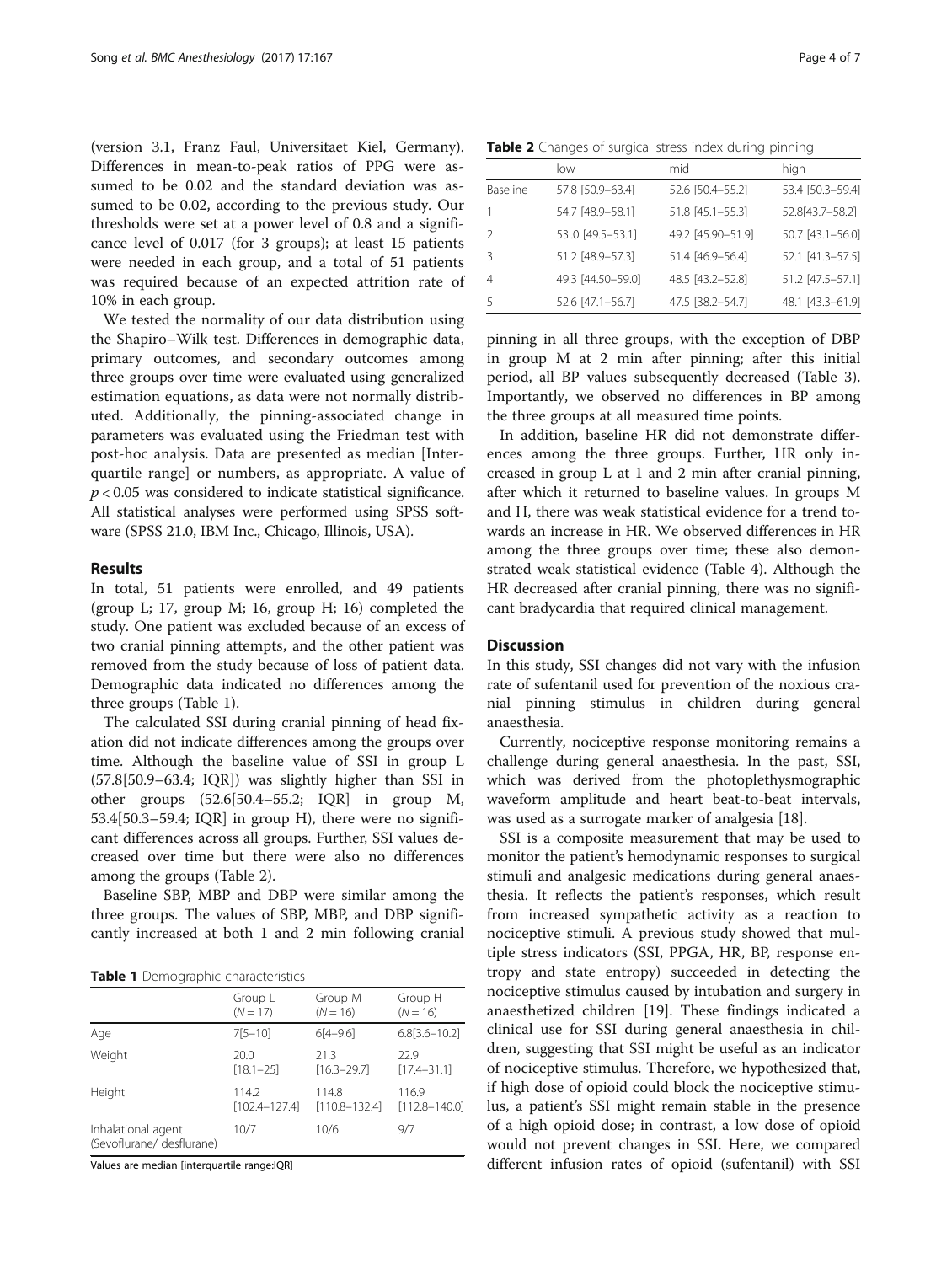<span id="page-4-0"></span>Table 3 Changes of blood pressure during pinning

| Time(min)      |            | Group L              | Group M             | Group H             |
|----------------|------------|----------------------|---------------------|---------------------|
| baseline       | SBP        | 109.6[105.2-130.1]   | 104.8 [98.5-112.6]  | 99.2[91.6-117.6]    |
|                | <b>MBP</b> | 83.3[73.9-93.6]      | 74.9[69.0-82.2]     | 70.1[62.2-80.8]     |
|                | <b>DBP</b> | 66.7[56.9-74.9]      | 59.5[55.1-64.4]     | 59.3[48.0-65.2]     |
|                | SBP        | 132.6[113.1-143.4]** | 118.0[106.2-136.2]* | 105.4[99.3-130.0]** |
|                | <b>MBP</b> | 101.0[85.6-109.3]**  | 92.7[79.6-1056.0]** | 83.2[74.2-99.7]**   |
|                | <b>DBP</b> | 82.8[69.1-93.5]**    | 73.5[64.9-88.3]*    | 68.2[59.5-83.8]**   |
| 2              | SBP        | 134.3[111.7-140.4]*  | 114.7[104.1-130.6]  | 107.3[99.7-133.1]** |
|                | <b>MBP</b> | 93.1[79.7-111.2]**   | 88.5[74.6-98.2]*    | 78.7[70.1-101.4]*   |
|                | <b>DBP</b> | 76.3[64.0-90.0]*     | 69.9[60.5-80.8]     | 63.4[58.6-83.1]*    |
| 3              | SBP        | 126.9[111.6-138.1]   | 112.8[99.0-124.0]   | 108.8[98.9-123.8]   |
|                | <b>MBP</b> | 90.2[77.1-99.3]      | 84.8[71.3-95.5]     | 80.1[68.9-90.0]     |
|                | <b>DBP</b> | 73.9[60.2-78.0]      | 67.5[58.0-76.2]     | 65.4[56.1-72.9]     |
| $\overline{4}$ | SBP        | 117.7[110.4-131.1]   | 108.2[96.1-118.1]   | 105.9[96.6-111.7]   |
|                | <b>MBP</b> | 86.9[75.7-96.5]      | 79.5[69.1-89.0]     | 78.1[67.6-80.7]     |
|                | <b>DBP</b> | 69.5[57.9-77.3]      | 62.8[54.2-70.9]     | 59.91[55.0-69.7]    |
| 5              | <b>SBP</b> | 112.5[108.0-125.0]   | 105.4[94.2-113.8]   | 103.8[94.8-106.9]   |
|                | <b>MBP</b> | 83.0[73.6-92.1]      | 76.1[67.9-84.7]     | 71.6[66.9-79.2]     |
|                | <b>DBP</b> | 64.4[56.8-72.1]      | 58.3[53.1-68.0]     | 57.0[54.3-68.1]     |

Values are median [interquartile range:IQR]

 $*P < 0.05$  compared to baseline values

 $**P < 0.01$  compared to baseline values

values, along with traditional parameters such as BP and HR, to measure nociceptive response. We used cranial pinning as the nociceptive stimulus during general anaesthesia. However, we found no differences in SSI values in the presence of differing infusion rates of sufentanil, in contrast to the previous study; however, other traditional parameters might vary over time during cranial pinning.

In our study, BP changed with the cranial pinning stimulus, demonstrating an increase at 1 and 2 min after cranial pinning in all groups; subsequently, BP decreased. Importantly, this finding was consistent with a previous study [[20\]](#page-6-0). However, SSI did not follow this trend, thereby demonstrating that SSI measurements

Table 4 Changes of heart rate during pinning

|                | low                 | mid               | high              |
|----------------|---------------------|-------------------|-------------------|
| Baseline       | 105.3[89.3-134.6]   | 103.0[89.4-146.8] | 100.9[86.3-126.2] |
|                | 124.2[94.1-145.6]** | 116.6[92.9-166.4] | 108.2[92.1-136.2] |
| 2              | 115.8[93.3-145.5]*  | 114.7[90.7-161.7] | 101.1[89.4-128.0] |
| 3              | 103.1[92.0-135.2]   | 118.0[89.8-153.2] | 103.9[80.0-124.2] |
| $\overline{4}$ | 97.2[92.0-130.9]    | 113.3[87.6-149.9] | 103.8[77.8-122.6] |
| -5             | 94.4[89.3-130.0]    | 111.0[87.3-146.5] | 102.3[76.7-121.3] |

Values are median [interquartile range:IQR]

 $*P < 0.05$  compared to baseline values

 $**P < 0.01$  compared to baseline values

and traditional clinical findings were quite disparate. This can be explained in multiple ways. First, the algorithm to calculate SSI is based on a 'normalized' PPGA wave (67% included in the final index) and pulse beat interval (PBI, 33%); however, this algorithm is proprietary and does not include BP [[21](#page-6-0)], which may explain the lack of differences seen in SSI. Another possible explanation is that there is an uncertainty in SSI due to the nociceptive response in children. Lastly, we checked BP and averaged SSI, both in 1 min intervals. Therefore, we might have missed changes in SSI by averaging the SSI values, which were calculated every 8 s, even though the noxious stimulus of cranial pinning was very short. Interestingly, HR increased in low-dose infusion of sufentanil, unlike in the other two groups, despite there being no differences among the three groups.

Interestingly, HR only increased in the low-dose group (0.2 μg·kg−<sup>1</sup> ·hr.−<sup>1</sup> ) immediately after pinning, and then decreased to baseline. Across all three groups, BP changed after pinning, while HR increased only in the lowdose group. A previous study showed that decreases in HR were sustained and were achieved more rapidly than changes in BP that were achieved with the same dose of sufentanil [\[22](#page-6-0)]. Therefore, sufentanil seems to affect HR more profoundly than BP. In addition, another study of sternotomy patients reported that HR did not change in a group that was treated with sufentanil, compared with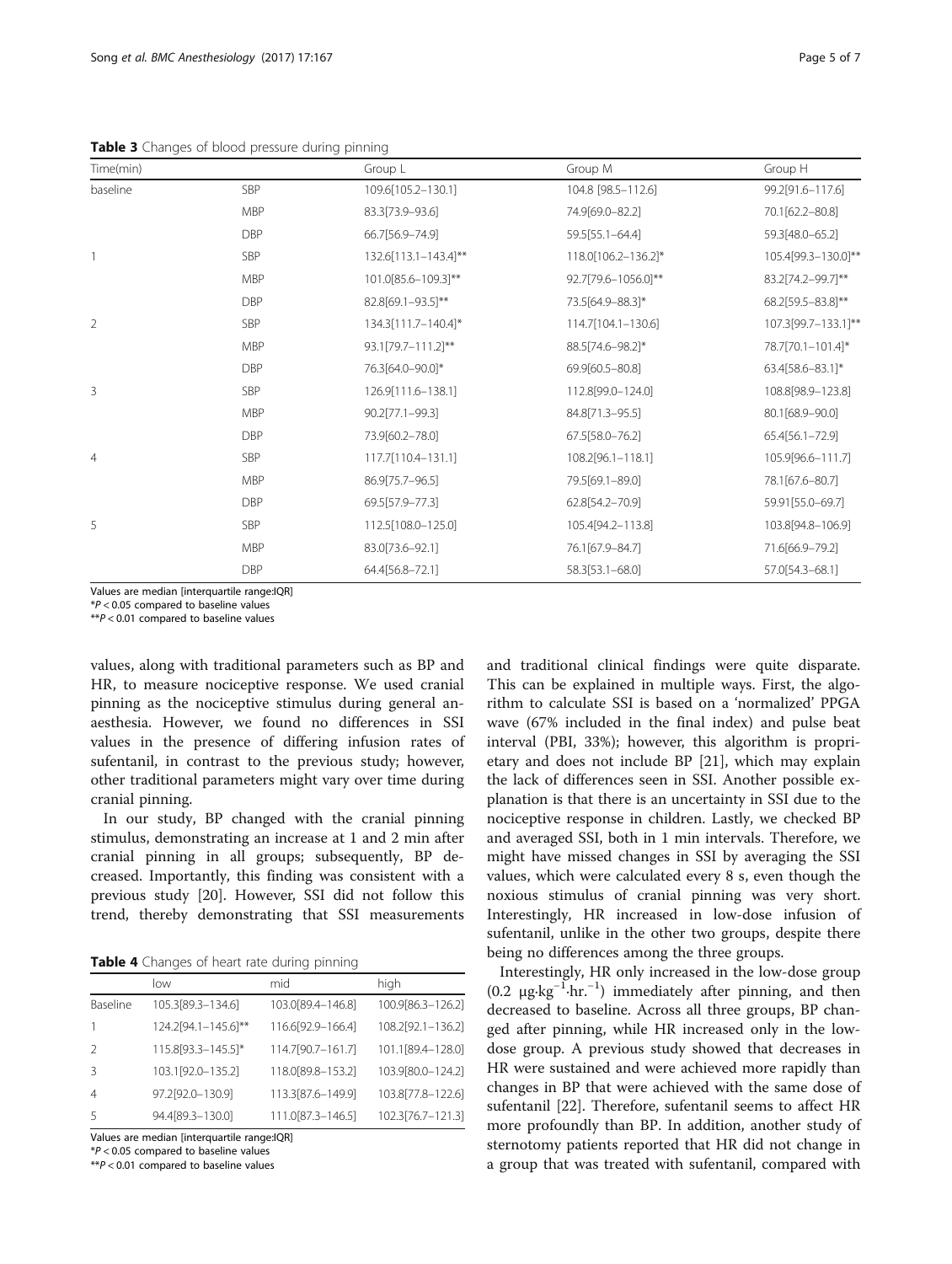a group that was treated with both remifentanil and sufentanil; however, SBP and MBP did change in both groups [\[23](#page-6-0)]. These findings demonstrate different responses in HR and BP after administration of the same dose of opioid. This might be similar to our observations of no changes in HR upon noxious stimulus, but clear changes in BP with high dose of opioid. These differences might be explained by factors that influence BP and HR. Notably, cardiac output, total peripheral resistance, arterial stiffness and clinical states are factors that influence BP. In contrast, HR is influenced by hormones, electrolytes, chemoreceptors and baroreceptors. Therefore, opioids might differently influence each component that affects BP or HR.

There are several studies that have used SPI as the nociceptive monitor. As the algorithm to calculate SPI is essentially the same as that used to calculate SSI, findings from studies that use SPI might be applicable to the results in our present study. A previous study showed that SPI had moderate correlation with stress hormones during anaesthesia, thereby indicating that SPI could predict adrenocorticotropin values with high sensitivity and specificity [[24\]](#page-6-0). Interestingly, the SPI group (remifentanil administration adjusted based on SPI values) and the control group (remifentanil administration adjusted based on traditional signs and symptoms, such as heart rate and blood pressure) did not show differences in SPI values between baseline and the intubation event; further, SPI decreased at maximal surgical stimulus. Although the report did not provide the concentration of remifentanil of the two groups, SPI values were similar between baseline and the intubation event, suggesting that the remifentanil could prevent a nociceptive response to intubation. In addition, the previous report indicated that intubation stimulus was the most powerful pain according to SPI measurements, because the maximal surgical stimulus exhibited a lower SPI value. In our study, SSI was similar between baseline and post-cranial pinning measurements, so we infer that the stimulus of cranial pinning is similar to an intubation event. However, changes in blood pressure during our study were not consistent with the previous report. On the contrary, blood pressure was increased 1 min after cranial pinning and immediately decreased, suggesting that this clinical assessment might be more sensitive than SSI. This discrepancy might be explained by the subjects recruited in that study (adults vs. children) and the type of noxious stimulus. Other reports have shown that SPI is influenced by several factors, such as posture and anaesthetic technique, and that changes in SPI and heart rate were not correlated each other [[25\]](#page-6-0). Therefore, SPI and clinical findings, such as heart rate, are not always matched; this is consistent with our study.

Before we obtained clinical data, sufentanil was administered at the same concentration for at least 1 h. As we did not check the sufentanil concentration, we estimated each patient's sufentanil concentration using Guay's paediatric sufentanil model [\[26\]](#page-6-0); sufentanil concentrations required nearly 45 min to reach steady-state between plasma and effect-site concentrations.

The limitations of our study include our failure to measure the blood concentration of sufentanil. Although the duration of sufentanil administration was sufficient to achieve steady-state and we estimated sufentanil concentration for each patient, we did not check the blood concentration of sufentanil. Therefore, the three groups could not be distinguished according to the real concentration of sufentanil, but could be differentiated on the basis of the initial dose of sufentanil given to patients. The other limitation is the different force of cranial pinning, according to the attending surgeon. Although the force was not identical in all patients, SSI or other clinical response did not differ across the three groups, and thus, the pinning force did not affect the results. Another limitation is the administration of atropine; although it might cause significant HR variability or changes in SSI, we administered atropine to all patients to reduce bias in the data. Lastly, we did not check the other markers of stress response, such as plasma catecholamine levels, to confirm stress in our patient population.

## Conclusions

In conclusion, SSI changes during cranial pinning under general anaesthesia were not different due to different doses of sufentanil administration.

#### Abbreviations

BIS: Bispectral Index™; BP: Blood pressure; DBP: Diastolic blood pressure; ECG: Electrocardiograph;  $E<sub>T</sub>CO<sub>2</sub>$ : End-tidal carbon dioxide; HR: Heart rate; MBP: Mean blood pressure; PBI: Pulse beat interval; PPG: Photoplethysmogram; PPGA: Photoplethysmogram amplitude; SBP: Systolic blood pressure; SSI: Surgical stress index

#### Acknowledgements

Not applicable

#### Funding

None

#### Availability of data and materials

The datasets created during and/or analysed during the current study available from the corresponding author on reasonable request.

#### Authors' contributions

Study design: HSK, Collection of data: IKS, SHJ, JHL, EHK, JTK. Preparation and analysis of data: IKS, SHJ. Writing the paper: IKS and HSK. All authors read and approved the final manuscript.

#### Ethics approval and consent to participate

This study was approved by the institutional review board of Seoul National University Hospital (H-1310-044-526, Seoul, Korea) and registered at [cris.nih.go.kr](http://cris.nih.go.kr) (KCT0000978, Jan-07, 2014). Written informed consent was obtained from each patient over 7 years old and the parents or authorized representative(s).